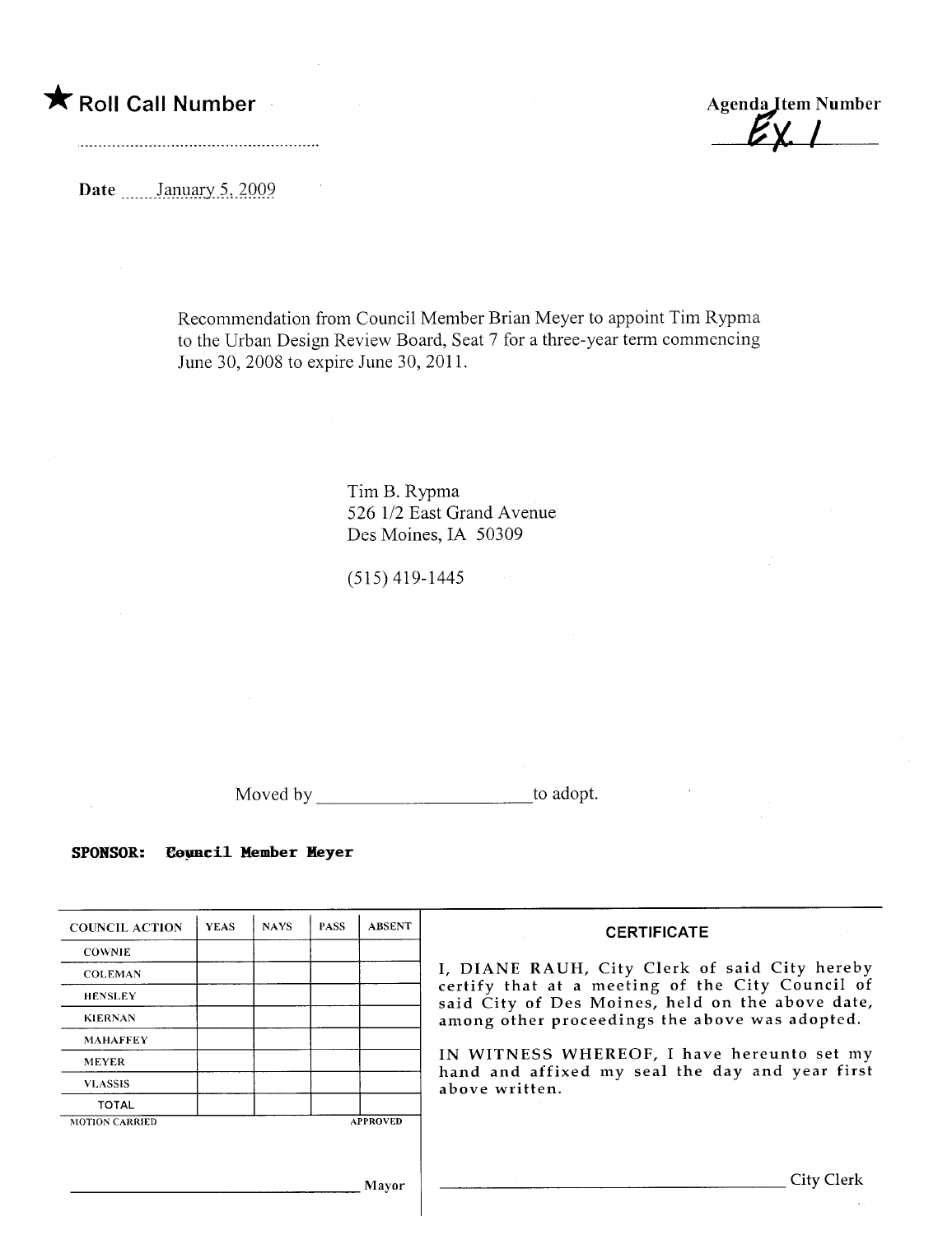Page 1 of 2

## Rauh, Diane i.

From: BoardAppointments@dmgov.org Sent: Monday, January 05, 2009 11 :24 AM To: tim@diligentdevelopment.com Subject: Board Appointment Request

## City of Des Moines Application for Appointment to Board, Commission, or Committee

First Name: Tim

Middle Name: B.

Last Name: Rypma

Prefix: Mr.

Address 1: 526 1/2 East Grand Ave

Address 2:

City: Des Moines

State: IA

Zip: 50309

Occupation: Real Estate

Occupation Duration: 4 years

Employer: Self

Employment Duration: 2 years

Business Address 1: 2404 Forest Drive

.\_,. .. -. ... - ,. \_. -. ~-'-- . -~. .. ..,-- . ....\_.\_-

Business Address 2:

Business City: Des Moines

Business State: IA

Business Zip: 50312

Business Phone: (515) 419-1445